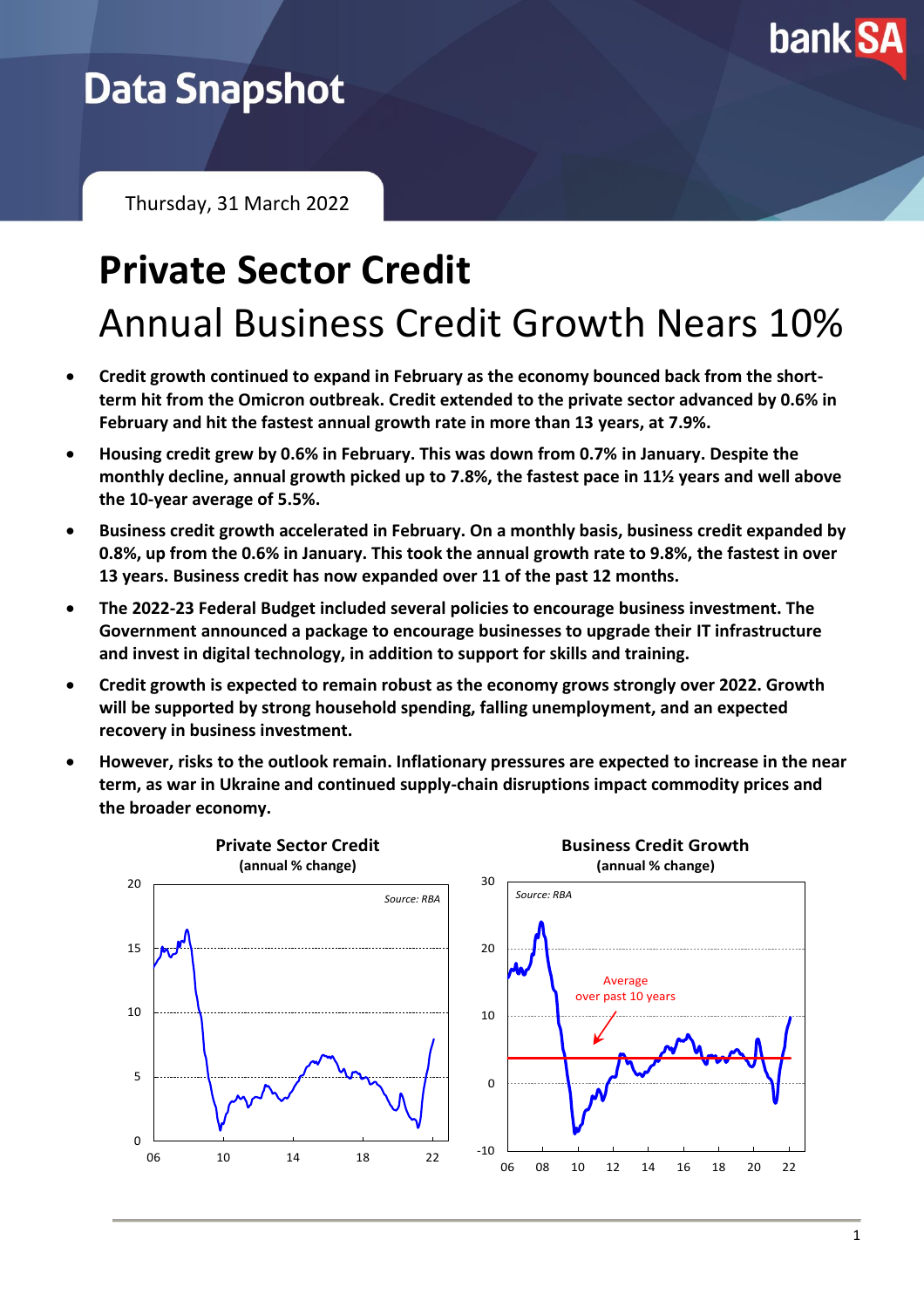Credit growth continued to expand in February as the economy bounced back from the short-term hit from the Omicron outbreak. Credit extended to the private sector advanced by 0.6% in February and hit the fastest annual growth rate in more than 13 years, at 7.9%.

Business credit growth accelerated over the month, while housing credit to owner-occupiers and investors continued to expand, albeit at a slightly slower pace than in recent months.

### **Housing**

Housing credit grew by 0.6% in February. This was down from 0.7% in January. Despite the monthly decline, annual growth picked up to 7.8%, the fastest pace in 11½ years and well above the 10-year average of 5.5%. The rapid annual pace reflects the strong conditions we have seen in the housing market since late 2020.

Owner-occupier credit continued to lead the way and expanded by 0.7% in February, down slightly from the 0.8% growth recorded over each of the past three months. In annual terms, owneroccupier credit grew by 9.9% over the year to February. This was the fastest annual growth in over 13½ years.

Credit to investors grew by 0.4% in February, to be 3.9% higher over the year. In annual terms, investor credit growth remains well below the 10%+ growth rates of late-2014 and 2015, despite increasing to its fastest rate in over four years.



### **Business**

Business credit growth accelerated in February. On a monthly basis, business credit expanded by 0.8%, up from the 0.6% in January. This took the annual growth rate to 9.8%, the fastest growth in over 13 years. Business credit has now expanded over 11 of the past 12 months.

The 2022-23 Federal Budget, delivered on Tuesday, 29 March, included a number of policies to encourage business investment. The Government announced a package to incentivise businesses to upgrade their IT infrastructure and invest in digital technology, in addition to support for skills and training.

Small businesses, with aggregated annual turnover of less than \$50 million, will be able to deduct a bonus 20% of the cost of business expenses and depreciating assets that support digital uptake, up to \$100,000 of expenditure per year. This will apply from Budget night to 30 June 2023.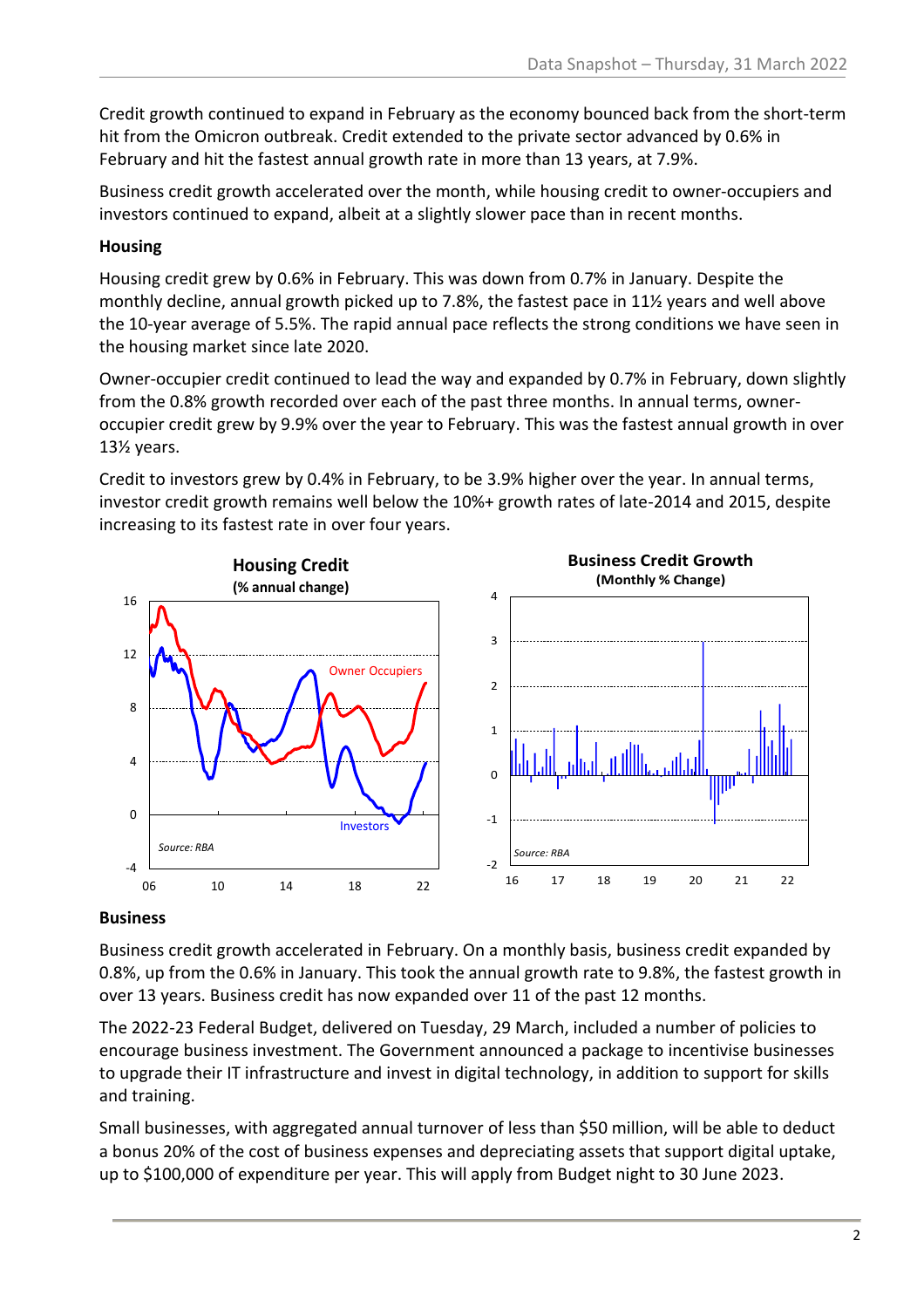Small businesses will also receive a bonus 20% deduction for the cost of external training courses delivered to their employees by providers registered in Australia. This will apply from Budget night to 30 June 2024.

The loss carry back and temporary full expensing measures were not extended. However, they remain available until the end of 2022-23.

#### **Other personal**

Other personal credit, which includes credit cards and personal loans, was flat in the month, after falling in December and January. Other personal credit has declined for six of the past 12 months and fell by 3.0% over the year to February.

### **Outlook**

Credit growth is expected to remain robust as the economy grows strongly over 2022. Growth will be supported by strong household spending, falling unemployment, and an expected recovery in business investment.

However, risks to the outlook remain. Inflationary pressures are expected to increase in the near term, as war in Ukraine and continued supply-chain disruptions impact commodity prices and the broader economy. To support households, the Government announced a package of measures in the 2022-23 Budget to address cost-of-living concerns in the near term.

> **Jarek Kowcza, Senior Economist** Ph: 0481 476 436